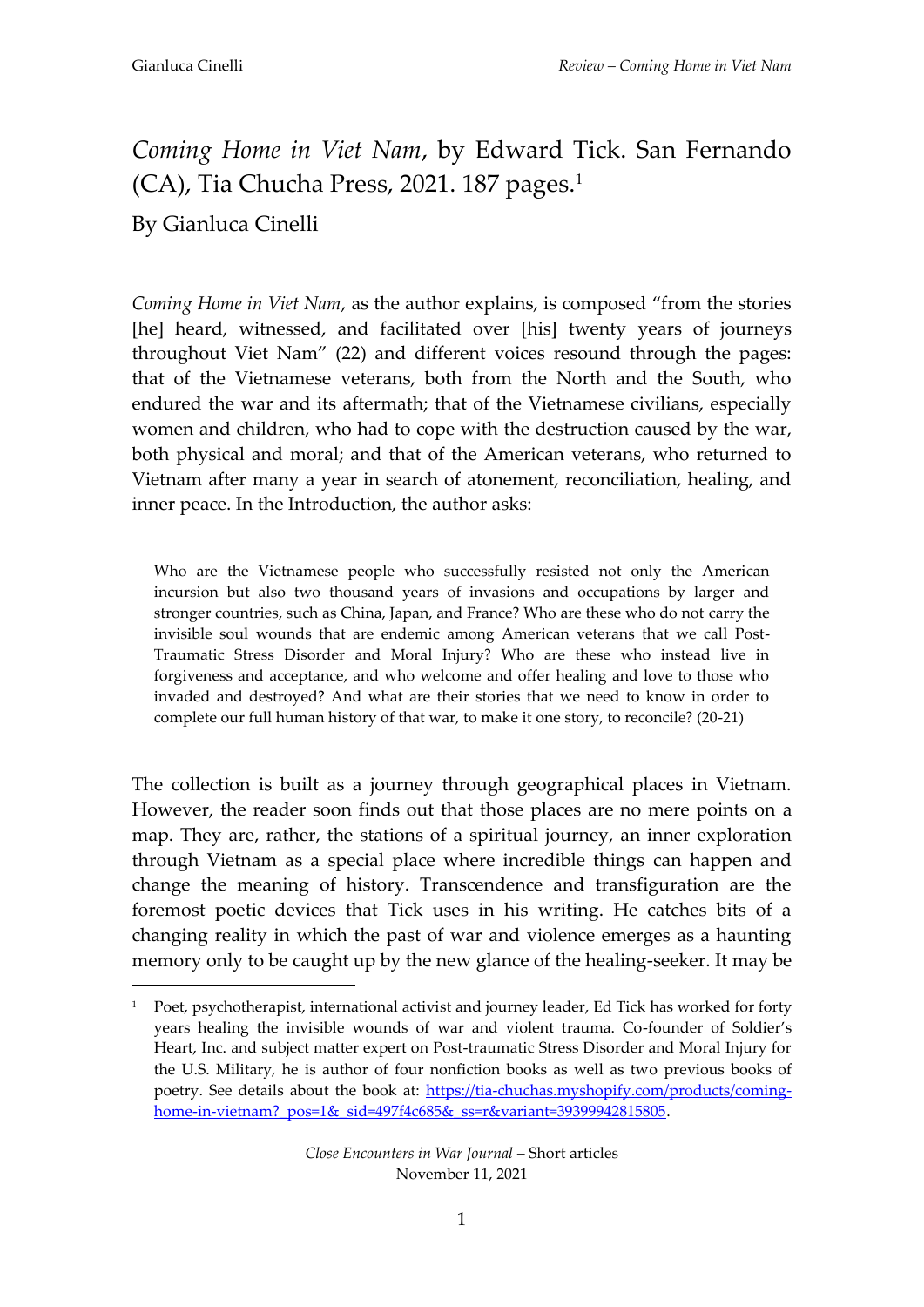the glance of a peasant, the flutter of a goose, the rustling of canes in the winds: what matters is that life grows back where once was only death. Rice grows by bomb craters, and the huts have been rebuilt next to the carcasses of the tanks. Tick's poetry is made of images that overlap each other like photographic plates. Work mends the damages of war and nature grows back on the ravaged battlefield, but the real miracle consists in meeting the other after the war to find out that even former enemies can become friends through compassion, as in the poem *Fifty Years after the War* (40):

It was a divine limbo when our inner poverty and their outer hunger were the twins born of war that threw us toward each other

Such an encounter is not necessarily physical, for it may occur in the silent time of prayer or the solitary quietness of meditation. These poems are about encountering the former adversary and, more significantly, facing the enemy within, the hatred that lingers on and poisons the soul over the years, robbing the surviving veterans of sleep, peace, and meaning.

*Coming Home in Viet Nam* is a choral composition. We can hear the voices of those whom the author came across during his healing journeys in Vietnam. This produces two powerful poetic effects: on the one hand, the reader can *see* these people as if framed in photographs. On the other hand, the reader can *feel* what the war has done to them and their world. Healing from war, Tick suggests, is no mere trajectory from point A to point B. It is a rather a circular movement that brings the traveller both forwards and backwards, as the exploration requires to look inside one's own mind and soul only to find out that the glance is not that of an external and detached observer but the very gaze of the inner eye of feelings and emotions, as in the poem *Hyacinths* (59):

You return now, a black silhouette, a thief in the night, floating upriver to the place of your birth. The journey ends where it began. The journey begins at its end. You and I are the single breath sucked in, sucked out, in, out.

> *Close Encounters in War Journal* – Short articles November 11, 2021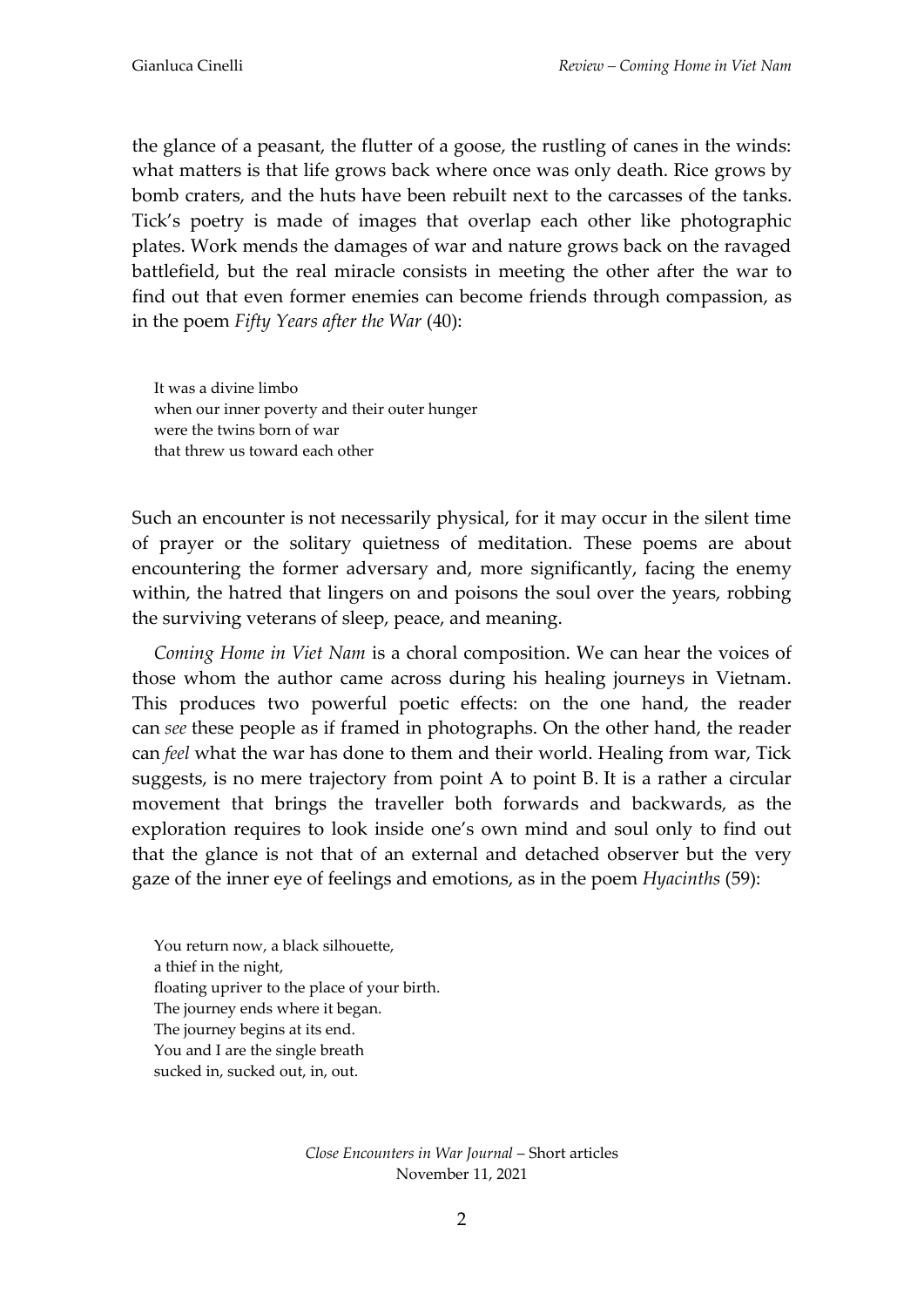There is profound spirituality in these poems that I would describe as Zen: impermanence, co-existence of life and death, the relativity of the human experience as a part of nature, meditation, and acceptance of the necessity as a source of inner peace are only a few of the features of this collection that make me think about Zen. The American poetical tradition also emerges here and there (sometimes recalling Edgar Lee Master's *Spoon River*), especially in the short and unadorned triplets with no punctuation, which Tick often uses to convey a feeling of temporal suspension and awe, for example in the poem *Booby Traps* (70):

*The GI* 

My flesh and my blood torn by your tripwire grenade – me here forever

*The VC* 

Hanging beehives released to attack you before – share my honey now

## *Together*

On silt-green waters our old and secret stories drip from smiling lips

*Coming Home in Viet Nam* is a book about friendship, which is something to achieve through love, understanding, and goodwill. War may break the spirit and the human bonds, but like life that blooms again over the battlefield, friendship can be born again out of hatred and enmity, as in the poem *Tet* (113):

Please visit my shop. Don't buy. Let me brew you tea. Tell me your stories. We will talk and talk and talk. Friendship is the truest wealth.

> *Close Encounters in War Journal* – Short articles November 11, 2021